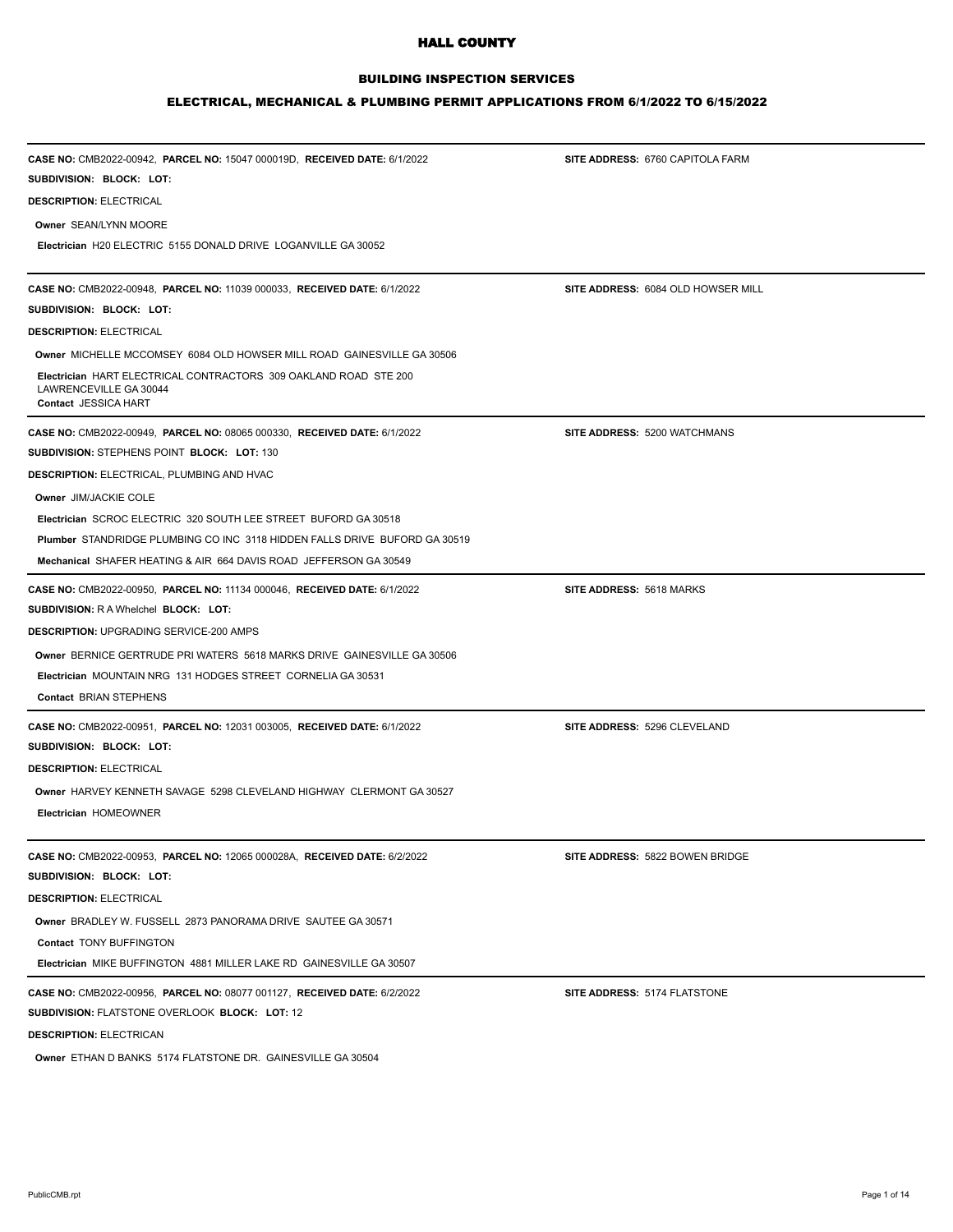### BUILDING INSPECTION SERVICES

#### ELECTRICAL, MECHANICAL & PLUMBING PERMIT APPLICATIONS FROM 6/1/2022 TO 6/15/2022

| CASE NO: CMB2022-00957, PARCEL NO: 15019 000034, RECEIVED DATE: 6/2/2022                                                                                                | SITE ADDRESS: 5505 WHITEHALL     |
|-------------------------------------------------------------------------------------------------------------------------------------------------------------------------|----------------------------------|
| SUBDIVISION: BLOCK: LOT:                                                                                                                                                |                                  |
| <b>DESCRIPTION: MECHANICAL</b>                                                                                                                                          |                                  |
| <b>Owner TIMOTHY J FARR P O BOX 323 LULA GA 30554</b>                                                                                                                   |                                  |
| Contact BRENDA CHANEY                                                                                                                                                   |                                  |
| Mechanical CASTEEL HEATING AND COOLING LLC 305 PETTY RD SUITE B<br>LAWRENCEVILLE GA 30043                                                                               |                                  |
| CASE NO: CMB2022-00958, PARCEL NO: 15033D000001, RECEIVED DATE: 6/2/2022                                                                                                | SITE ADDRESS: 2350 WATERS        |
| SUBDIVISION: BLOCK: LOT:                                                                                                                                                |                                  |
| <b>DESCRIPTION: ELECTRICAL - T-POLE FOR CONSTRUCTION TRAILER FOR NEW APARTMENT COMPLEX</b>                                                                              |                                  |
| Owner GAINESVILLE APARTMENTS VENTURE 2350 WATERS RD GAINESVILLE GA 30501                                                                                                |                                  |
| Electrician ADVANCED ELECTRICAL CONTRACTORS, INC 640 ANTIOCH RD POWDER SPRINGS GA 30127                                                                                 |                                  |
| Contact WAYNE SCARBROUGH                                                                                                                                                |                                  |
| CASE NO: CMB2022-00959, PARCEL NO: 08075 004001, RECEIVED DATE: 6/2/2022                                                                                                | <b>SITE ADDRESS: 5500 MCEVER</b> |
| SUBDIVISION: BLOCK: LOT:                                                                                                                                                |                                  |
| <b>DESCRIPTION: ELECTRICAL</b>                                                                                                                                          |                                  |
| Owner WEST HALL HIGH SCHOOL HALL COUNTY BD OF EDUCATION 711 GREEN STREET<br>GAINESVILLE GA 30501<br>Electrician CAIN ELECTRIC CO. P. O. BOX 907010 GAINESVILLE GA 30501 |                                  |
| CASE NO: CMB2022-00960, PARCEL NO: 08075 004001, RECEIVED DATE: 6/2/2022                                                                                                | SITE ADDRESS: 5500 MCEVER        |
| SUBDIVISION: BLOCK: LOT:                                                                                                                                                |                                  |
| <b>DESCRIPTION: ELECTRICAL</b>                                                                                                                                          |                                  |
| Owner WEST HALL HIGH SCHOOL HALL COUNTY BD OF EDUCATION 711 GREEN STREET<br>GAINESVILLE GA 30501                                                                        |                                  |
| Electrician CAIN ELECTRIC CO. P. O. BOX 907010 GAINESVILLE GA 30501                                                                                                     |                                  |
| CASE NO: CMB2022-00961, PARCEL NO: 08075 004001, RECEIVED DATE: 6/2/2022                                                                                                | SITE ADDRESS: 5500 MCEVER        |
| SUBDIVISION: BLOCK: LOT:                                                                                                                                                |                                  |
| <b>DESCRIPTION: ELECTRICAL</b>                                                                                                                                          |                                  |
| Owner WEST HALL HIGH SCHOOL HALL COUNTY BD OF EDUCATION 711 GREEN STREET<br>GAINESVILLE GA 30501<br>Electrician CAIN ELECTRIC CO. P. O. BOX 907010 GAINESVILLE GA 30501 |                                  |
| CASE NO: CMB2022-00962, PARCEL NO: 08056 003080, RECEIVED DATE: 6/3/2022                                                                                                | SITE ADDRESS: 4451 SHELLIE       |
| SUBDIVISION: Mundys Point BLOCK: LOT: 7                                                                                                                                 |                                  |
| <b>DESCRIPTION: ELECTRICAL, MECHANICAL</b>                                                                                                                              |                                  |
| Owner NATHAN BORROR                                                                                                                                                     |                                  |
| Electrician TAYLOR ELECTRIC SERVICE 7515 TWIN CREEK CT. CUMMING GA 30041                                                                                                |                                  |
| Mechanical B & B CONTRACTORS, INC. 6264 MOCKINGBIRD ROAD CUMMING GA 30028                                                                                               |                                  |
| CASE NO: CMB2022-00963, PARCEL NO: 10100 000158, RECEIVED DATE: 6/3/2022                                                                                                | SITE ADDRESS: 1000 TREESORT      |
| SUBDIVISION: BLOCK: LOT:                                                                                                                                                |                                  |
| <b>DESCRIPTION: ELECTRICAL</b>                                                                                                                                          |                                  |

**Owner** TREESORT APARTMENTS RIVERBROOK VILLAG DEVELOPEMENT P O BOX 896 GAINESVILLE GA 30503 **Electrician** BRANDON ZAPATA ELECTRIC 4354 RIVER WATCH PKWY EVANS GA 30809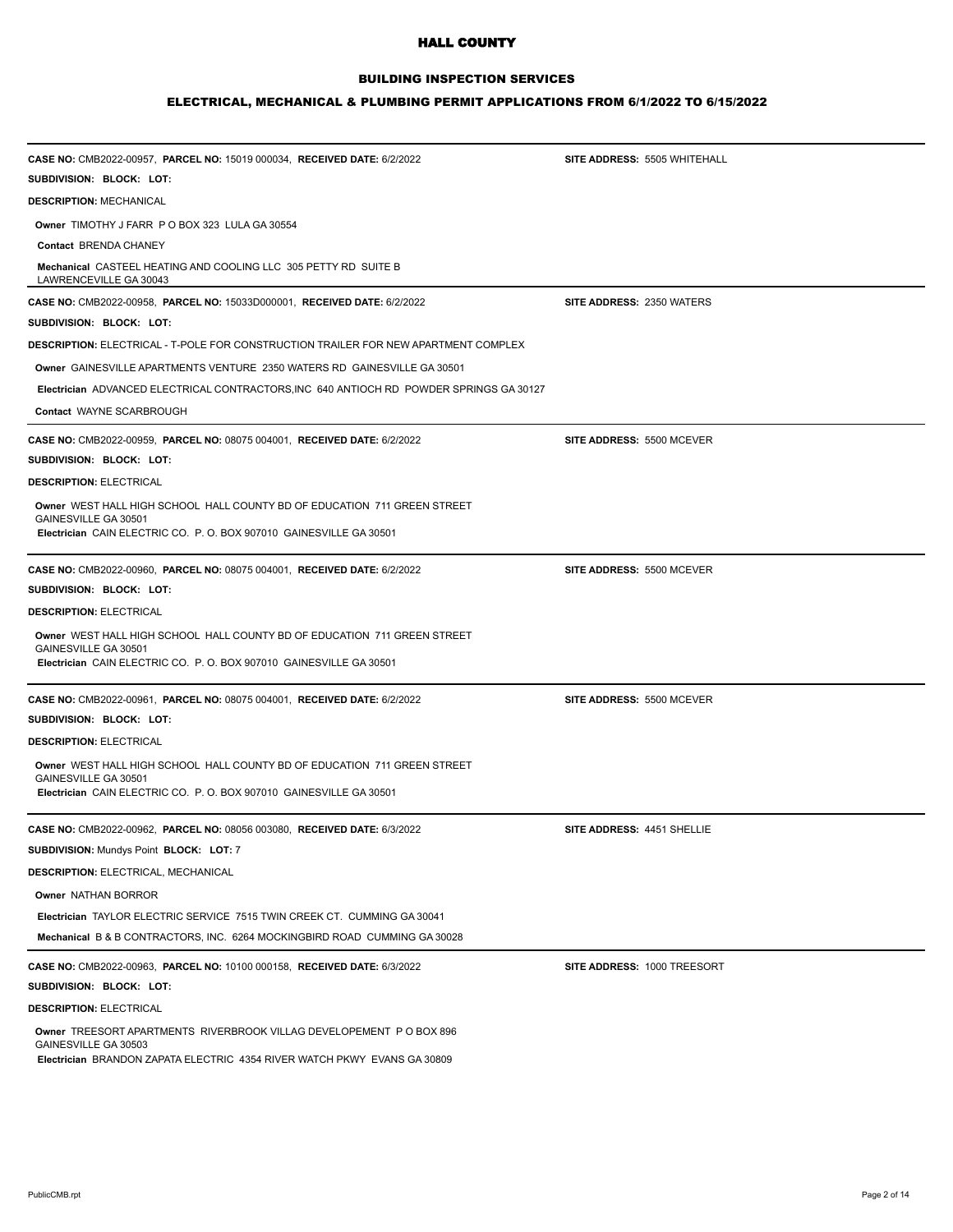## BUILDING INSPECTION SERVICES

### ELECTRICAL, MECHANICAL & PLUMBING PERMIT APPLICATIONS FROM 6/1/2022 TO 6/15/2022

| CASE NO: CMB2022-00967, PARCEL NO: 15042 000019, RECEIVED DATE: 6/3/2022<br>SUBDIVISION: BLOCK: LOT:          | SITE ADDRESS: 6756 SPOUT SPRINGS        |
|---------------------------------------------------------------------------------------------------------------|-----------------------------------------|
| <b>DESCRIPTION: MECHANICAL</b>                                                                                |                                         |
|                                                                                                               |                                         |
| Electrician HOMEOWNER<br><b>Plumber HOMEOWNER</b>                                                             |                                         |
| Contact JOEL BELL                                                                                             |                                         |
| Owner JOEL BELL                                                                                               |                                         |
|                                                                                                               |                                         |
| CASE NO: CMB2022-00968, PARCEL NO: 15042 000006, RECEIVED DATE: 6/6/2022                                      | SITE ADDRESS: 6603 SPOUT SPRINGS        |
| SUBDIVISION: BLOCK: LOT:                                                                                      |                                         |
| <b>DESCRIPTION: MECHANICAL</b>                                                                                |                                         |
| Owner CHEROKEE BLUFF HIGH SCHOOL HALL COUNTY BD OF EDUCATION 711 GREEN STREET                                 |                                         |
| GAINESVILLE GA 30506<br>Mechanical LAWSON AIR CONDITIONING & PLUMBING, PO BOX 711 GAINESVILLE GA 30503        |                                         |
| CASE NO: CMB2022-00969, PARCEL NO: 15005 000152, RECEIVED DATE: 6/6/2022                                      | SITE ADDRESS: 5665 HENSLEY              |
| SUBDIVISION: BLOCK: LOT:                                                                                      |                                         |
| <b>DESCRIPTION: ELECTRICAL, MECHANICAL</b>                                                                    |                                         |
| Owner ERIC/PEGGY CLOUSE                                                                                       |                                         |
| Electrician THUNDER ELECTRIC 861 CASCADE RD FOREST PARK GA                                                    |                                         |
| Mechanical EDDIES REFRIGERATION REPAIR 1730 DAVIES CREEK DR CUMMING GA 30041                                  |                                         |
| CASE NO: CMB2022-00970, PARCEL NO: 10154B000055, RECEIVED DATE: 6/6/2022                                      | SITE ADDRESS: 4163 TOPSAIL              |
| Subdivision: Muscadine Valley Block: Lot: 55                                                                  |                                         |
| <b>DESCRIPTION: MECHANICAL</b>                                                                                |                                         |
| Owner LEH Y SUEN 4163 TOPSAIL RIDGE GAINESVILLE GA 30506                                                      |                                         |
| Contact VANCE DOCKERY                                                                                         |                                         |
| Mechanical FOUR SEASONS HEATING & AIR 5876 ATLANTA HWY ALPHARETTA GA 30004                                    |                                         |
| CASE NO: CMB2022-00971, PARCEL NO: 10021 000020, RECEIVED DATE: 6/6/2022                                      | SITE ADDRESS: 3531 LAKE BREEZE          |
| <b>SUBDIVISION: Harbour Point BLOCK: LOT:</b>                                                                 |                                         |
| <b>DESCRIPTION: MECHANICAL</b>                                                                                |                                         |
|                                                                                                               |                                         |
| Owner MEHMET Z ALYANAK 3531 LAKE BREEZE LANE GAINESVILLE GA 30506                                             |                                         |
| Contact VANCE DOCKERY                                                                                         |                                         |
| Mechanical FOUR SEASONS HEATING & AIR 5876 ATLANTA HWY ALPHARETTA GA 30004                                    |                                         |
| CASE NO: CMB2022-00972, PARCEL NO: 08061 000015, RECEIVED DATE: 6/6/2022                                      | SITE ADDRESS: 4990 GODDARDS FORD        |
| SUBDIVISION: Goddards Ford Road BLOCK: LOT:                                                                   |                                         |
| <b>DESCRIPTION: MECHANICAL</b>                                                                                |                                         |
| Owner SALLY L WOO 4990 GODDARDS FORD RD. GAINESVILLE GA 30504                                                 |                                         |
| Contact VANCE DOCKERY                                                                                         |                                         |
| Mechanical FOUR SEASONS HEATING & AIR 5876 ATLANTA HWY ALPHARETTA GA 30004                                    |                                         |
| CASE NO: CMB2022-00973, PARCEL NO: 12030 000009, RECEIVED DATE: 6/6/2022                                      | <b>SITE ADDRESS: 5850 BROOKTON LULA</b> |
| SUBDIVISION: BLOCK: LOT:                                                                                      |                                         |
| <b>DESCRIPTION: PLUMBING</b>                                                                                  |                                         |
| Owner WAUKA MOUNTAIN (RESTROOM UPGRADES) HALL COUNTY BD OF EDUCATION 711 GREEN STREET<br>GAINESVILLE GA 30501 |                                         |

**Plumber** LAWSON AIR COND. & PLUMBING P. O. BOX 711 GAINESVILLE GA 30503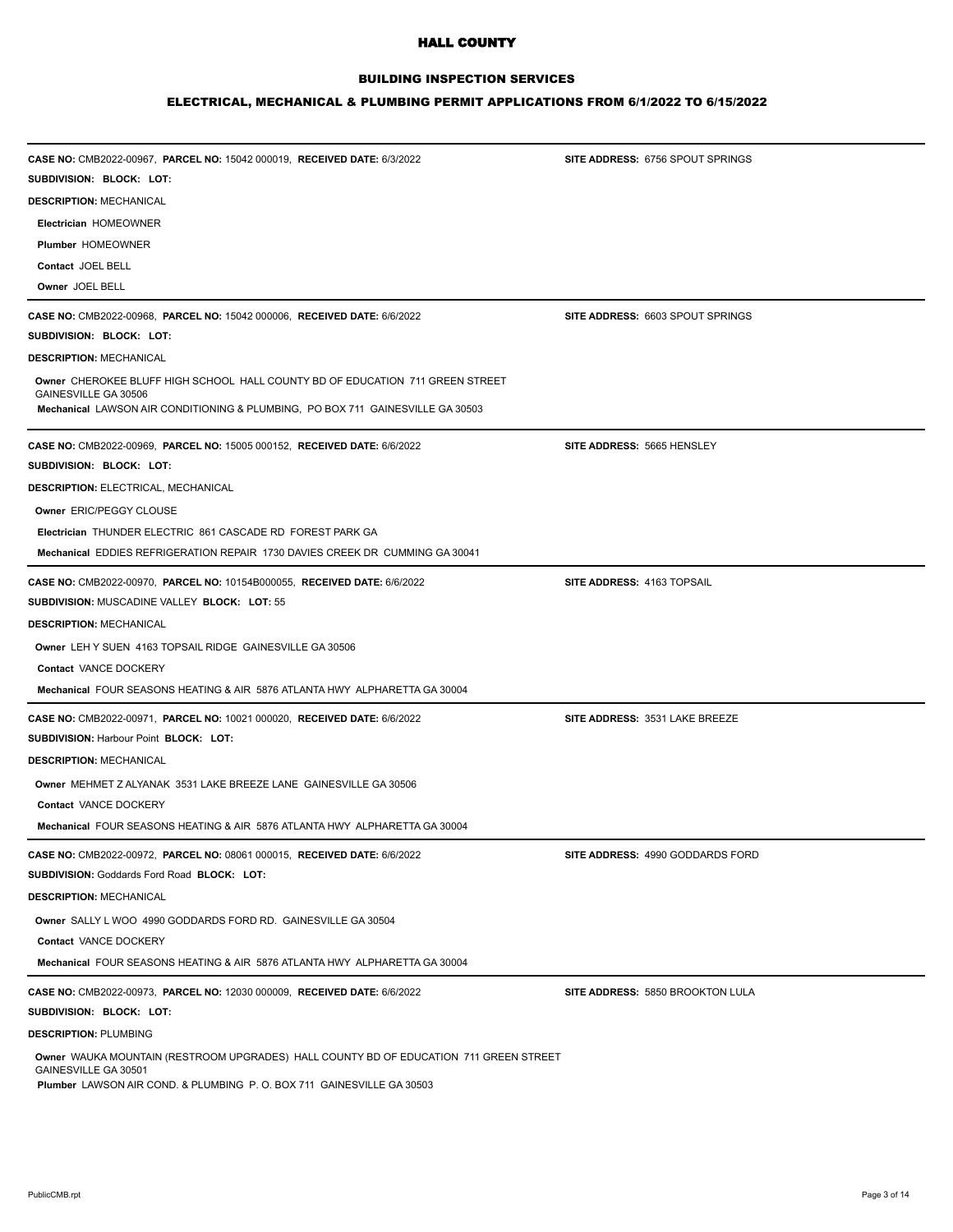## BUILDING INSPECTION SERVICES

| CASE NO: CMB2022-00974, PARCEL NO: 11061 007011, RECEIVED DATE: 6/6/2022                                   | <b>SITE ADDRESS: 4782 THOMPSON BRIDGE</b> |
|------------------------------------------------------------------------------------------------------------|-------------------------------------------|
| SUBDIVISION: BLOCK: LOT:                                                                                   |                                           |
| <b>DESCRIPTION: PLUMBING</b>                                                                               |                                           |
| Owner LANIER ELEM (RESTROOM UPGRADES) HALL COUNTY BD OF EDUCATION 711 GREEN STREET                         |                                           |
| GAINESVILLE GA 30501<br>Plumber LAWSON AIR COND. & PLUMBING P. O. BOX 711 GAINESVILLE GA 30503             |                                           |
|                                                                                                            |                                           |
| CASE NO: CMB2022-00975, PARCEL NO: 11016 000017, RECEIVED DATE: 6/6/2022                                   | SITE ADDRESS: 4856 RILLA                  |
| SUBDIVISION: BLOCK: LOT:                                                                                   |                                           |
| <b>DESCRIPTION: PLUMBING</b>                                                                               |                                           |
| Owner NORTH HALL MIDDLE-RESTROOM UPGRADES HALL CO BD OF EDUCATION 711 GREEN STREET                         |                                           |
| GAINESVILLE GA 30501<br>Plumber LAWSON AIR COND. & PLUMBING P. O. BOX 711 GAINESVILLE GA 30503             |                                           |
|                                                                                                            |                                           |
| CASE NO: CMB2022-00976, PARCEL NO: 12030 000009, RECEIVED DATE: 6/6/2022                                   | SITE ADDRESS: 5850 BROOKTON LULA          |
| SUBDIVISION: BLOCK: LOT:                                                                                   |                                           |
| <b>DESCRIPTION: PLUMBING</b>                                                                               |                                           |
| Owner WAUKA MOUNTAIN LEARNING COMMONS HALL COUNTY BD OF EDUCATION 711 GREEN STREET<br>GAINESVILLE GA 30501 |                                           |
| Plumber LAWSON AIR COND. & PLUMBING P. O. BOX 711 GAINESVILLE GA 30503                                     |                                           |
|                                                                                                            |                                           |
| CASE NO: CMB2022-00978, PARCEL NO: 15044 000197, RECEIVED DATE: 6/6/2022                                   | SITE ADDRESS: 4936 FEATHER                |
| SUBDIVISION: QUAIL WOOD BLOCK: LOT: 55                                                                     |                                           |
| <b>DESCRIPTION: ELECTRICAL AND PLUMBING</b>                                                                |                                           |
| <b>Owner GARY MCCLUNG 4936 FEATHER LN FLOWERY BRANCH GA 30542</b>                                          |                                           |
| Contact HANNAH SMITH                                                                                       |                                           |
| <b>Electrician HAMRICK POWER SYSTEMS 40 BUCKNER WAY TALKING ROCK GA 30175</b>                              |                                           |
| Plumber MIKE COTTON ENTERPRISES, LLC. 1041 SAM HILL RD ELLIJAY GA 30540                                    |                                           |
| CASE NO: CMB2022-00980, PARCEL NO: 11154 000002, RECEIVED DATE: 6/6/2022                                   | <b>SITE ADDRESS: 7115 BARKERS BEND</b>    |
| SUBDIVISION: BLOCK: LOT:                                                                                   |                                           |
| <b>DESCRIPTION: ELECTRICAL</b>                                                                             |                                           |
| Owner TYLER R. HUMBLE 7115 BARKERS BEND DRIVE MURRAYVILLE GA 30564                                         |                                           |
| Electrician DAP ELECTRIC INC. 6631 H ABERCROMBIE RD MURRAYVILLE GA 30564                                   |                                           |
| Contact DONALD PALMOUR                                                                                     |                                           |
| CASE NO: CMB2022-00981, PARCEL NO: 08078 000077, RECEIVED DATE: 6/6/2022                                   | SITE ADDRESS: 5625 MALLARD                |
| SUBDIVISION: Hidden Harbor BLOCK: LOT:                                                                     |                                           |
| <b>DESCRIPTION: MECHANICAL</b>                                                                             |                                           |
| Owner FLETCHER L. MULLINS 5625 MALLARD CROSSING GAINESVILLE GA 30504                                       |                                           |
| Mechanical CASTEEL HEATING AND COOLING LLC 305 PETTY RD SUITE B                                            |                                           |
| LAWRENCEVILLE GA 30043<br>Contact BRENDA CHANEY                                                            |                                           |
| CASE NO: CMB2022-00983, PARCEL NO: 15019 000034, RECEIVED DATE: 6/6/2022                                   | SITE ADDRESS: 5505 WHITEHALL              |
| SUBDIVISION: BLOCK: LOT:                                                                                   |                                           |
| <b>DESCRIPTION: MECHANICAL</b>                                                                             |                                           |
| Owner TIMOTHY J FARR P O BOX 323 LULA GA 30554                                                             |                                           |
| Mechanical CASTEEL HEATING AND COOLING LLC 305 PETTY RD SUITE B                                            |                                           |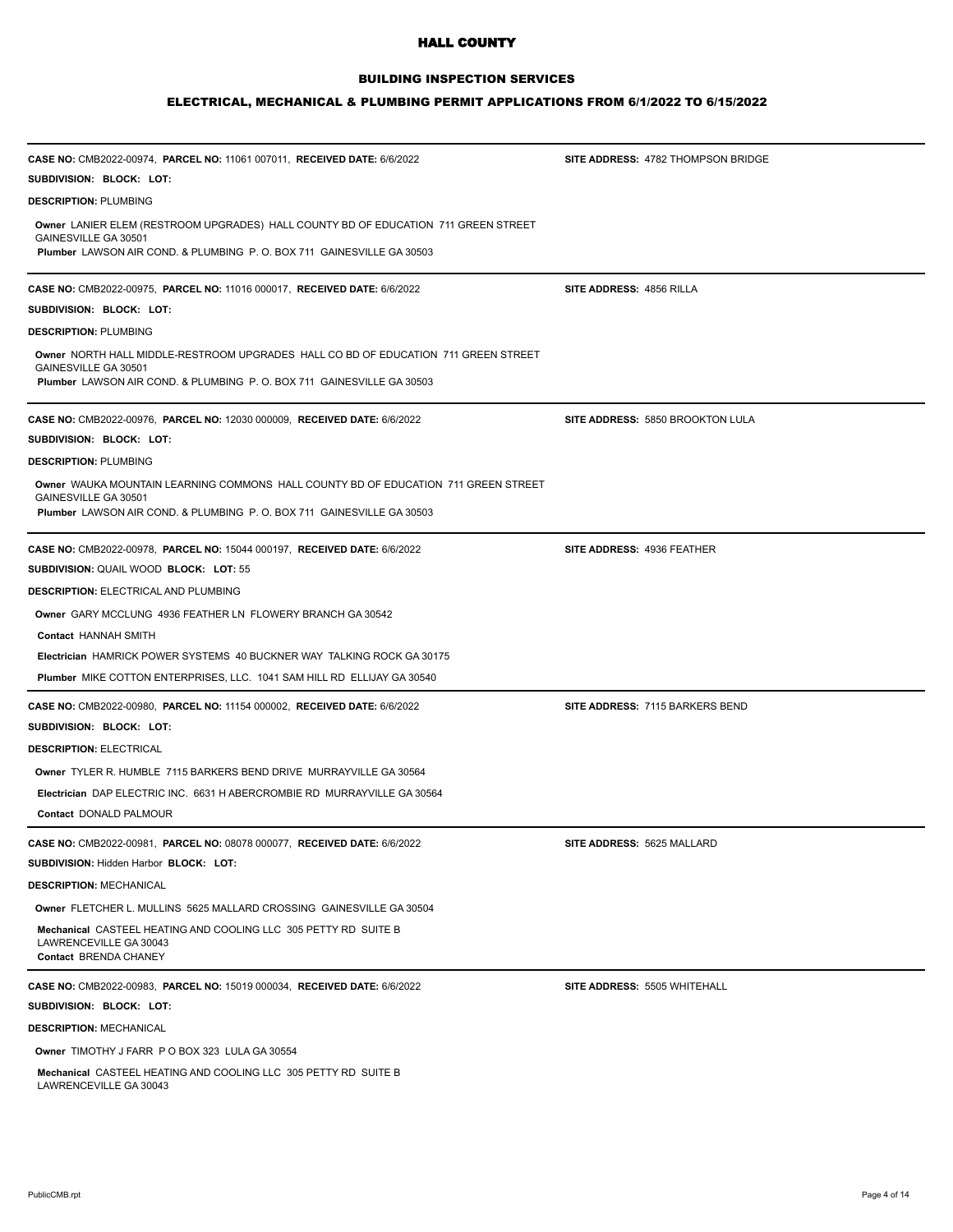## BUILDING INSPECTION SERVICES

| CASE NO: CMB2022-00984, PARCEL NO: 15046E000018, RECEIVED DATE: 6/6/2022<br>SUBDIVISION: BLOCK: LOT:               | SITE ADDRESS: 4670 QUAIL POINTE |
|--------------------------------------------------------------------------------------------------------------------|---------------------------------|
| <b>DESCRIPTION: MECHANICAL</b>                                                                                     |                                 |
| Owner CARL BREWER 4670 QUAIL POINTE DRIVE FLOWERY BRANCH GA 30542                                                  |                                 |
| Mechanical CASTEEL HEATING AND COOLING LLC 305 PETTY RD SUITE B<br>LAWRENCEVILLE GA 30043                          |                                 |
| CASE NO: CMB2022-00985, PARCEL NO: 11109A000023, RECEIVED DATE: 6/6/2022                                           | SITE ADDRESS: 5275 OLD HICKORY  |
| SUBDIVISION: BLOCK: LOT:                                                                                           |                                 |
| <b>DESCRIPTION: ELECTRICAL AND PLUMBING</b>                                                                        |                                 |
| Owner BENJAMIN THRELKELD 5275 OLD HICKORY PLACE GAINESVILLE GA 30506                                               |                                 |
| CASE NO: CMB2022-00986, PARCEL NO: 12052 000012, RECEIVED DATE: 6/6/2022                                           | <b>SITE ADDRESS: 5265 BOGUS</b> |
| SUBDIVISION: BLOCK: LOT:                                                                                           |                                 |
| <b>DESCRIPTION: MECHANICAL</b>                                                                                     |                                 |
| Owner ALFRED EARL JR SMITH 5265 BOGUS ROAD GAINESVILLE GA 30506                                                    |                                 |
| Mechanical ARS UNIVERSAL HEATING & COOLING 1465 BEAVER RUIN ROAD NORCROSS GA 30093-3211                            |                                 |
| CASE NO: CMB2022-00987, PARCEL NO: 08132 000047, RECEIVED DATE: 6/6/2022                                           | SITE ADDRESS: 6250 OAK LEAF     |
| SUBDIVISION: BLOCK: LOT:                                                                                           |                                 |
| <b>DESCRIPTION: MECHANICAL</b>                                                                                     |                                 |
| Owner LLOYD M SNODDY 6250 OAK LEAF DR FLOWERY BRANCH GA 30542                                                      |                                 |
| Mechanical CASTEEL HEATING AND COOLING LLC 305 PETTY RD SUITE B<br>LAWRENCEVILLE GA 30043<br>Contact BRENDA CHANEY |                                 |
| CASE NO: CMB2022-00988, PARCEL NO: 09113A001222, RECEIVED DATE: 6/6/2022                                           | SITE ADDRESS: 2913 LAKE HOLLOW  |
| <b>SUBDIVISION: A Quiet Place in the Woods BLOCK: LOT:</b>                                                         |                                 |
| <b>DESCRIPTION: MECHANICAL</b>                                                                                     |                                 |
| Owner DENNIS EUGENE CARLTON 2913 LAKE HOLLOW ROAD GAINESVILLE GA 30501                                             |                                 |
| Mechanical CASTEEL HEATING AND COOLING LLC 305 PETTY RD SUITE B<br>LAWRENCEVILLE GA 30043<br>Contact BRENDA CHANEY |                                 |
| CASE NO: CMB2022-00989, PARCEL NO: 15026B000039, RECEIVED DATE: 6/6/2022                                           | SITE ADDRESS: 4173 EVIAN        |
| SUBDIVISION: BLOCK: LOT:                                                                                           |                                 |
| <b>DESCRIPTION: MECHANICAL</b>                                                                                     |                                 |
| Owner BLAKE W HAUGLIE 4173 EVIAN WAY GAINESVILLE GA 30507                                                          |                                 |
| Mechanical CASTEEL HEATING AND COOLING LLC 305 PETTY RD SUITE B<br>LAWRENCEVILLE GA 30043<br>Contact BRENDA CHANEY |                                 |
| CASE NO: CMB2022-00990, PARCEL NO: 10074 000167, RECEIVED DATE: 6/6/2022                                           | SITE ADDRESS: 4713 MIDDLEBORO   |
| SUBDIVISION: WALNUT SPRINGS BLOCK: LOT: 44                                                                         |                                 |
| <b>DESCRIPTION: MECHANICAL</b>                                                                                     |                                 |
| Owner RUSSELL LOMAS 4713 MIDDLEBORO LANE GAINESVILLE GA 30506                                                      |                                 |
| Mechanical CASTEEL HEATING AND COOLING LLC 305 PETTY RD SUITE B<br>LAWRENCEVILLE GA 30043                          |                                 |
| Contact BRENDA CHANEY                                                                                              |                                 |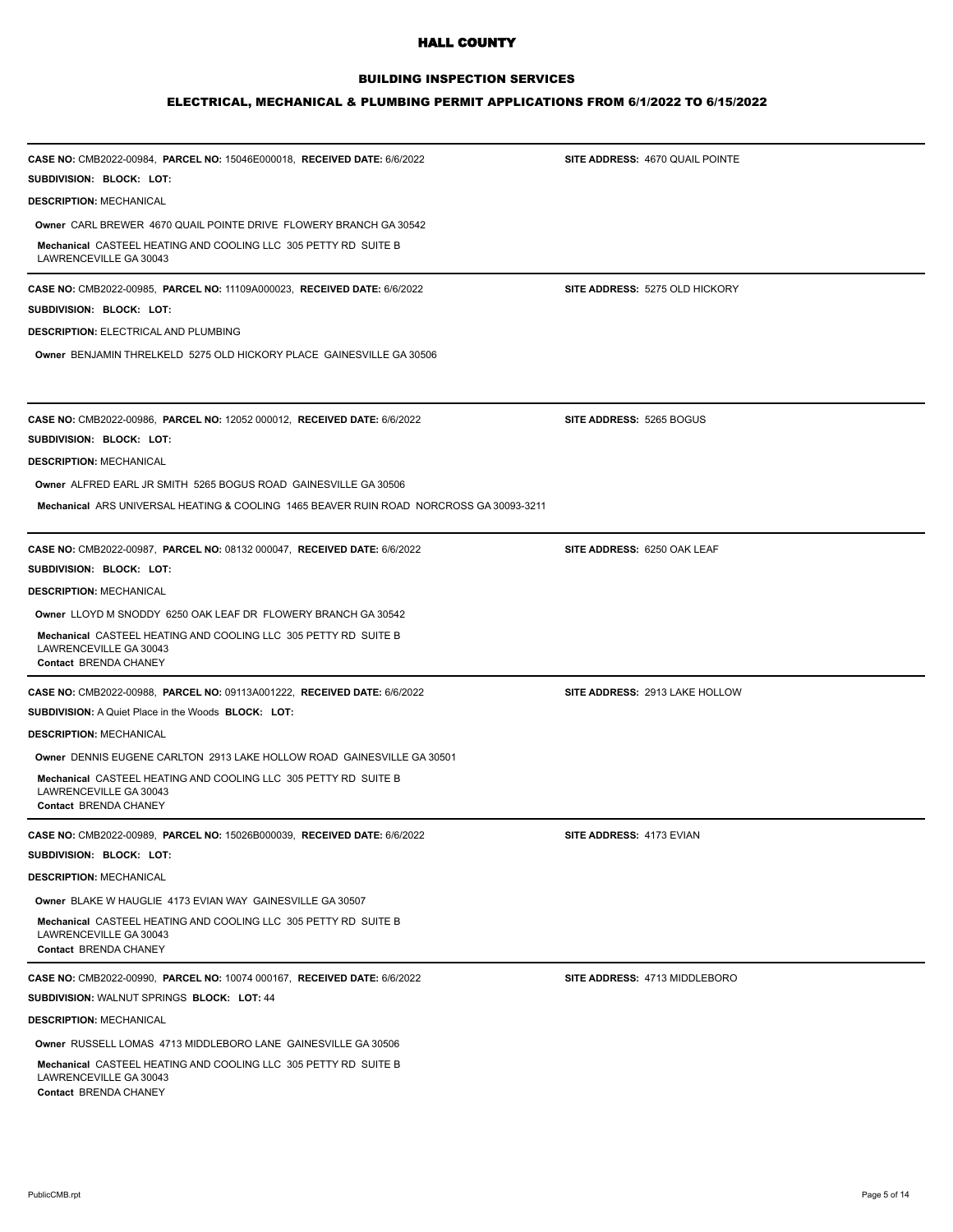## BUILDING INSPECTION SERVICES

| CASE NO: CMB2022-00991, PARCEL NO: 07332 002014, RECEIVED DATE: 6/6/2022                                           | SITE ADDRESS: 5915 CHIMNEY SPRINGS |
|--------------------------------------------------------------------------------------------------------------------|------------------------------------|
| <b>SUBDIVISION:</b> Smoke Chase <b>BLOCK: LOT:</b>                                                                 |                                    |
| <b>DESCRIPTION: MECHANICAL</b>                                                                                     |                                    |
| Owner NIKKI LYNN MANDERS 5915 CHIMNEY SPRINGS ROAD BUFORD GA 30518                                                 |                                    |
| Mechanical CASTEEL HEATING AND COOLING LLC 305 PETTY RD SUITE B<br>LAWRENCEVILLE GA 30043<br>Contact BRENDA CHANEY |                                    |
| CASE NO: CMB2022-00995, PARCEL NO: 15015C000025, RECEIVED DATE: 6/6/2022                                           | SITE ADDRESS: 3182 HARMONY CHURCH  |
| SUBDIVISION: W T CAMPBELL BLOCK: LOT: 3A                                                                           |                                    |
| <b>DESCRIPTION: ELECTRICAL</b>                                                                                     |                                    |
| Owner JESUS OCTAVIO MORA JR. 3182 HARMONY CHURCH ROAD GAINESVILLE GA 30507                                         |                                    |
| Contact JESUS O MORA, JR                                                                                           |                                    |
| Electrician HOMEOWNER                                                                                              |                                    |
| CASE NO: CMB2022-00997, PARCEL NO: 08141 007022, RECEIVED DATE: 6/6/2022                                           | SITE ADDRESS: 6519 PARADISE POINT  |
| SUBDIVISION: Paradise Point BLOCK: A LOT: 16                                                                       |                                    |
| <b>DESCRIPTION: ELECTRICAL &amp; PLUMBING</b>                                                                      |                                    |
| Owner ANDY CHEATHAM 6763 GRAND HICKORY DRIVE BRASELTON GA 30019                                                    |                                    |
| Electrician SOUTHERN EC ELECTRICAL CONTRACTORS 68 OAKLEY HOLLOW PATH DALLAS GA 30132                               |                                    |
| Mechanical GEORGIA PINES PLUMBING, LLC 2145 MELOSE TRACE CUMMING GA 30041                                          |                                    |
| CASE NO: CMB2022-00998, PARCEL NO: 10067 000083, RECEIVED DATE: 6/6/2022                                           | SITE ADDRESS: 3480 COOK            |
| <b>SUBDIVISION: Cook Road BLOCK: LOT:</b>                                                                          |                                    |
| <b>DESCRIPTION: ELECTRICAL, MECHANICAL</b>                                                                         |                                    |
| Owner JEFF/DONNA COOK                                                                                              |                                    |
| Electrician THUNDER ELECTRIC 861 CASCADE RD FOREST PARK GA                                                         |                                    |
| Mechanical EDDIES REFRIGERATION REPAIR 1730 DAVIES CREEK DR CUMMING GA 30041                                       |                                    |
| CASE NO: CMB2022-00999, PARCEL NO: 08141 007020A, RECEIVED DATE: 6/6/2022                                          | SITE ADDRESS: 6527 PARADISE POINT  |
| SUBDIVISION: Paradise Point BLOCK: LOT:                                                                            |                                    |
| <b>DESCRIPTION: PLUMBING</b>                                                                                       |                                    |
| Owner CELIA KING                                                                                                   |                                    |
|                                                                                                                    |                                    |
| CASE NO: CMB2022-01003, PARCEL NO: 15039 000006, RECEIVED DATE: 6/7/2022                                           | SITE ADDRESS: 5824 UNION CHURCH    |
| SUBDIVISION: UNION GROVE BLOCK: LOT: 83                                                                            |                                    |
| DESCRIPTION: ELECTRICAL - MOTORS - ELECTRICAL FOR PUMP ROOM EXHAUST FAN                                            |                                    |
| Owner MERITAGE HOMES OF GEORGIA, INC. 2700 CUMBERLAND PKWY SUITE 400 ATLANTA GA 30339                              |                                    |
| Electrician FIFE ELECTRIC INC PO BOX 242 5164 CARSON CT<br>HOSCHTON GA 30548                                       |                                    |
| CASE NO: CMB2022-01005, PARCEL NO: 15028 000242, RECEIVED DATE: 6/7/2022                                           | SITE ADDRESS: 4337 BENEFIELD       |
| SUBDIVISION: BLOCK: LOT:                                                                                           |                                    |
| <b>DESCRIPTION: ELECTRICAL</b>                                                                                     |                                    |
| <b>Owner SHANE SULLARDS 4337 BENEFIELD ROAD BRASELTON GA 30517</b>                                                 |                                    |
| Electrician BENHAM ELECTRIC INC 3151 PROSPECT RD TOCCOA GA 30577                                                   |                                    |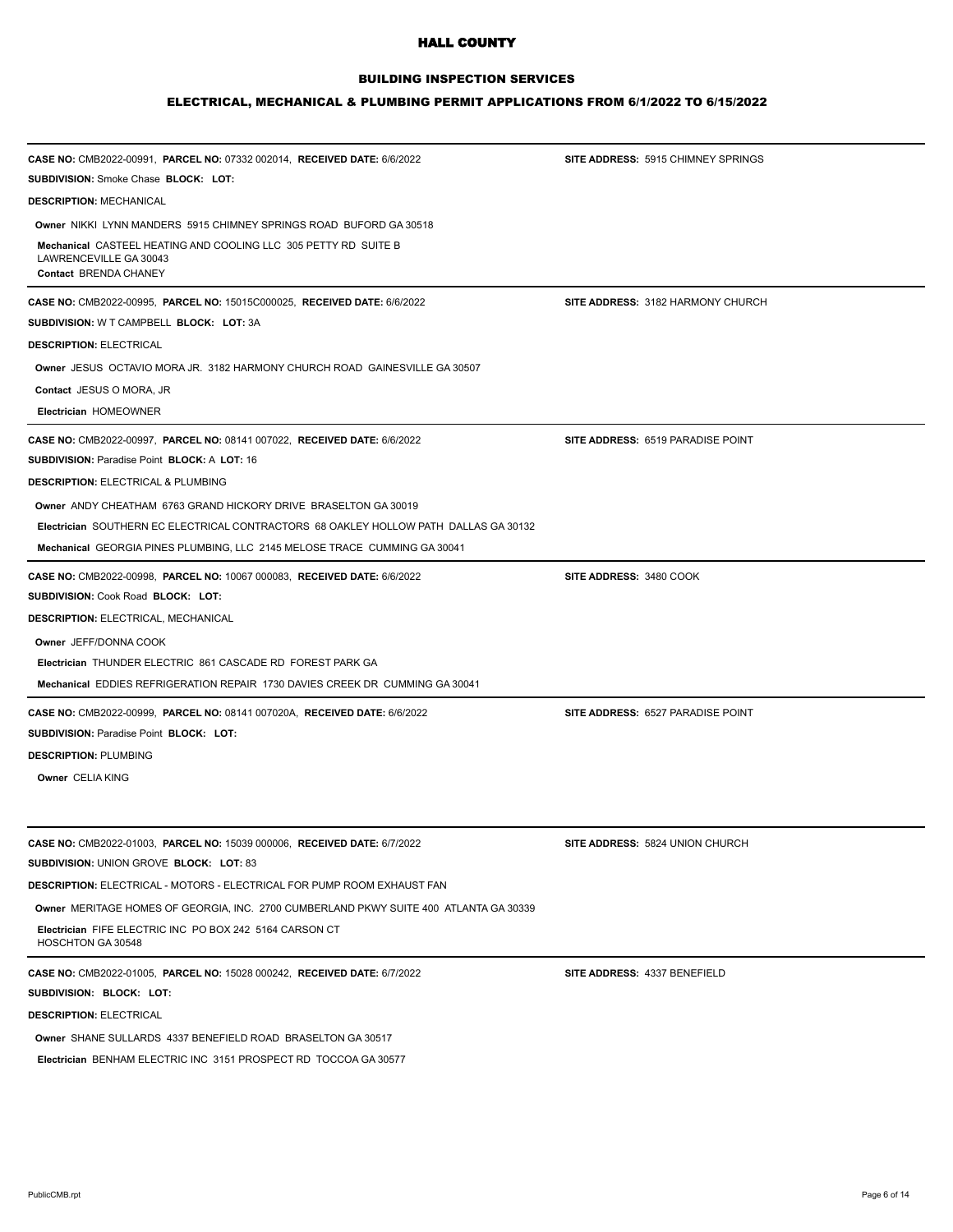### BUILDING INSPECTION SERVICES

#### ELECTRICAL, MECHANICAL & PLUMBING PERMIT APPLICATIONS FROM 6/1/2022 TO 6/15/2022

| CASE NO: CMB2022-01007, PARCEL NO: 12106 000003A, RECEIVED DATE: 6/7/2022                                                 | SITE ADDRESS: 8283 SKITTS MOUNTAIN |
|---------------------------------------------------------------------------------------------------------------------------|------------------------------------|
| SUBDIVISION: BLOCK: LOT:                                                                                                  |                                    |
| <b>DESCRIPTION: MECHANICAL</b>                                                                                            |                                    |
| Owner CHRISTOPHER D HINSON 8283 SKITTS MOUNTAIN ROAD CLERMONT GA 30527                                                    |                                    |
| Mechanical CASTEEL HEATING AND COOLING LLC 305 PETTY RD SUITE B<br>LAWRENCEVILLE GA 30043<br>Contact BRENDA CHANEY        |                                    |
| CASE NO: CMB2022-01008, PARCEL NO: 10144 000051, RECEIVED DATE: 6/7/2022                                                  | SITE ADDRESS: 3560 CASPER          |
| SUBDIVISION: BLOCK: LOT:                                                                                                  |                                    |
| DESCRIPTION: ELECTRICAL - REPLACE DAMAGED MH POLE                                                                         |                                    |
| <b>Owner H C H PROPERTIES INC 2122 BRITTANY COURT GAINESVILLE GA 30506</b>                                                |                                    |
| Contact KEVIN PETHEL                                                                                                      |                                    |
| Electrician PETHEL SERVICES LLC PO BOX 907954 GAINESVILLE GA 30501                                                        |                                    |
| CASE NO: CMB2022-01009, PARCEL NO: 10095 000005, RECEIVED DATE: 6/7/2022<br>SUBDIVISION: Henry & David Looper BLOCK: LOT: | SITE ADDRESS: 3641 LOOPER          |
| <b>DESCRIPTION: PLUMBING</b>                                                                                              |                                    |
| Owner CHRISTIAN ALLEMAND 3641 LOOPER CIRCLE GAINESVILLE GA 30506                                                          |                                    |
| Plumber RELIABLE HEATING AND AIR 1305 CHASTAIN RD #500 KENNESAW GA 30144                                                  |                                    |
| Contact CHRIS MCKINNEY                                                                                                    |                                    |
| CASE NO: CMB2022-01010, PARCEL NO: 10073 000038, RECEIVED DATE: 6/7/2022                                                  | SITE ADDRESS: 3142 CENTURION       |
| SUBDIVISION: HIGHLAND CROSSING BLOCK: LOT: 25                                                                             |                                    |
| <b>DESCRIPTION: MECHANICAL-HVAC</b>                                                                                       |                                    |
| Owner RICKY SKELTON 3142 CENTURION DRIVE GAINESVILLE GA 30506                                                             |                                    |
| <b>Mechanical ARS UNIVERSAL HEATING &amp; COOLING 1465 BEAVER RUIN ROAD NORCROSS GA 30093-3211</b>                        |                                    |
| CASE NO: CMB2022-01011, PARCEL NO: 15042F000008, RECEIVED DATE: 6/7/2022                                                  | SITE ADDRESS: 5405 COPPER CREEK    |
| SUBDIVISION: BLOCK: LOT:                                                                                                  |                                    |
| <b>DESCRIPTION: MECHANICAL</b>                                                                                            |                                    |
| Owner BETSY ANN HODKINSON 5405 COPPER CREEK RD FLOWERY BRANCH GA 30542                                                    |                                    |
| Mechanical ARS UNIVERSAL HEATING & COOLING 1465 BEAVER RUIN ROAD NORCROSS GA 30093-3211                                   |                                    |
| <b>CASE NO: CMB2022-01013, PARCEL NO: 08150A000003, RECEIVED DATE: 6/7/2022</b>                                           | SITE ADDRESS: 6612 LAKE RUN        |
| SUBDIVISION: Lake Run on Lanier BLOCK: LOT:                                                                               |                                    |
| <b>DESCRIPTION: MECHANICAL</b>                                                                                            |                                    |
| Owner JOHN A ROSS 6612 LAKE RUN DRIVE FLOWERY BRANCH GA 30542                                                             |                                    |
| Mechanical ARS UNIVERSAL HEATING & COOLING 1465 BEAVER RUIN ROAD NORCROSS GA 30093-3211                                   |                                    |
| CASE NO: CMB2022-01014, PARCEL NO: 15044 000214, RECEIVED DATE: 6/7/2022                                                  | SITE ADDRESS: 4821 DEER CREEK      |
| SUBDIVISION: QUAIL WOOD BLOCK: LOT: 72                                                                                    |                                    |
| <b>DESCRIPTION: ELECTRICAL</b>                                                                                            |                                    |

**Owner** KENNETH L. MCKINNEY 4821 DEER CREEK CT FLOWERY BRANCH GA 30542

**Electrician** SOUTHERN EC ELECTRICAL CONTRACTORS 68 OAKLEY HOLLOW PATH DALLAS GA 30132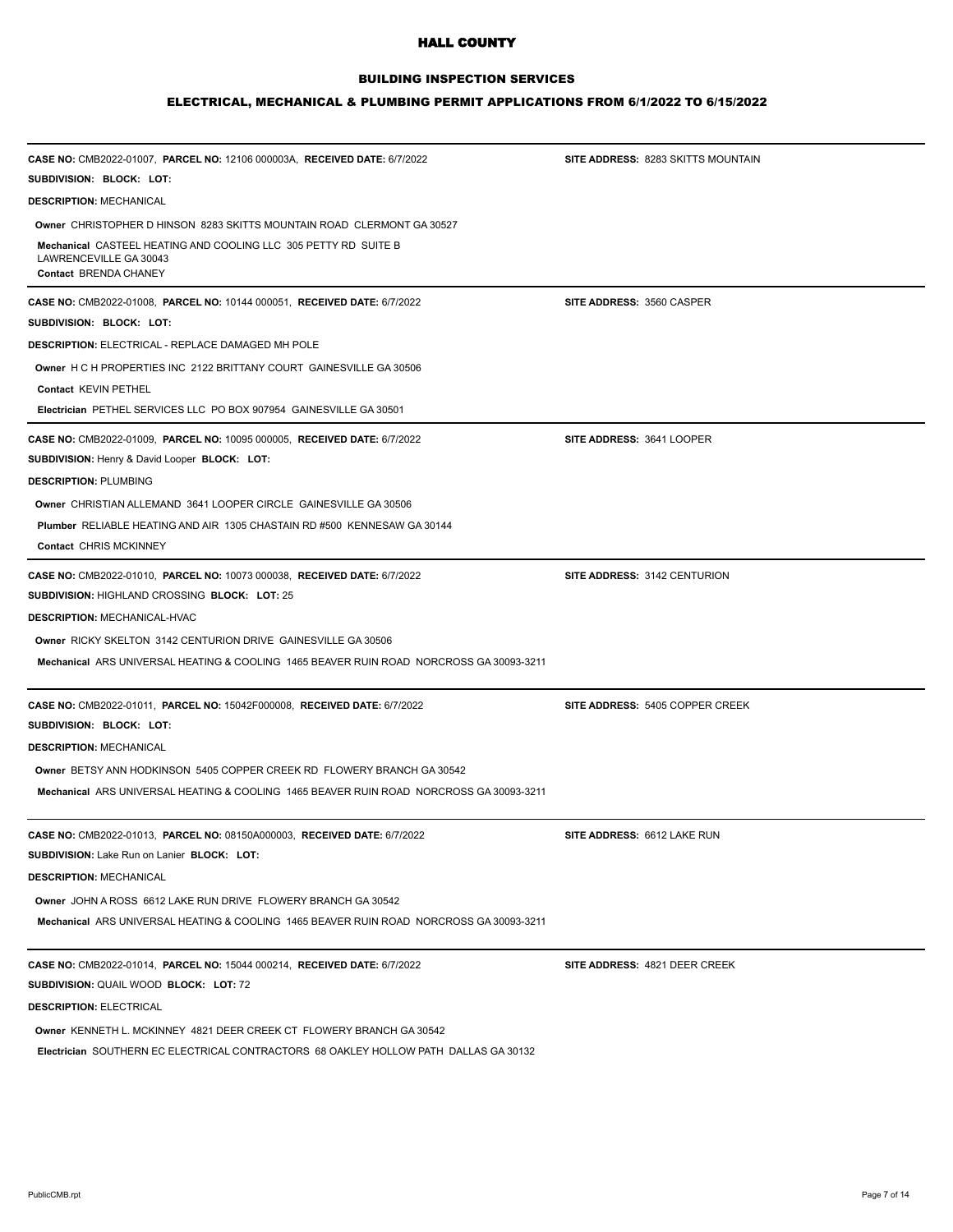## BUILDING INSPECTION SERVICES

# ELECTRICAL, MECHANICAL & PLUMBING PERMIT APPLICATIONS FROM 6/1/2022 TO 6/15/2022

| CASE NO: CMB2022-01015, PARCEL NO: 09108 000113, RECEIVED DATE: 6/7/2022<br>SUBDIVISION: BLOCK: LOT: | SITE ADDRESS: 3365 HALL          |
|------------------------------------------------------------------------------------------------------|----------------------------------|
| <b>DESCRIPTION: PLUMBING &amp; MECHANICAL</b>                                                        |                                  |
| Owner JAY M JENKINS 3365 HALL DRIVE GAINESVILLE GA 30501                                             |                                  |
|                                                                                                      |                                  |
| CASE NO: CMB2022-01017, PARCEL NO: 07354 003069, RECEIVED DATE: 6/7/2022                             | SITE ADDRESS: 5919 BASSWOOD      |
| <b>SUBDIVISION: Smoke Chase BLOCK: LOT: 50</b>                                                       |                                  |
| <b>DESCRIPTION: ELECTRICAL</b>                                                                       |                                  |
| Owner MICHAEL TODD MOULDER 5919 BASSWOOD CV BUFORD GA 30518                                          |                                  |
| Electrician FUSED ELECTRIC 814 GEORGETOWNE DE WINDER GA 30680                                        |                                  |
| CASE NO: CMB2022-01018, PARCEL NO: 08008 000006C, RECEIVED DATE: 6/8/2022                            | SITE ADDRESS: 2095 MEMORIAL PARK |
| SUBDIVISION: BLOCK: LOT:                                                                             |                                  |
| <b>DESCRIPTION: PLUMBING</b>                                                                         |                                  |
| <b>Owner TOWER SEALANTS LLC 2095 MEMORIAL PARK RD GAINESVILLE GA 30504</b>                           |                                  |
| Plumber INGRAM;S PLUMBING CONTRACTORS INC 2426 HILTON WAY GAINESVILLE GA 30501                       |                                  |
| Contact ROBERT INGRAM                                                                                |                                  |
| CASE NO: CMB2022-01019, PARCEL NO: 15024 000036, RECEIVED DATE: 6/8/2022                             | SITE ADDRESS: 3117 ATHENS        |
| SUBDIVISION: BLOCK: LOT:                                                                             |                                  |
| <b>DESCRIPTION: ELECTRICAL</b>                                                                       |                                  |
| Owner AGILE COLD STORAGE 3117 ATHENS HIGHWAY GAINESVILLE GA 30507                                    |                                  |
| Contact GRADY PASS                                                                                   |                                  |
| Electrician GAPCO INC 2151 CENTENNIAL DR GAINESVILLE GA 30504                                        |                                  |
| CASE NO: CMB2022-01020, PARCEL NO: 10128 000081, RECEIVED DATE: 6/8/2022                             | SITE ADDRESS: 4049 COCHRAN       |
| SUBDIVISION: The Bluffs BLOCK: LOT:                                                                  |                                  |
| <b>DESCRIPTION: MECHANICAL</b>                                                                       |                                  |
| <b>Owner MICHAEL C BAILEY 4049 COCHRAN ROAD GAINESVILLE GA 30506</b>                                 |                                  |
| Mechanical RELIABLE HEATING & AIR 1305 CHASTAIN RD-SUITE 500 KENNESAW GA 30144                       |                                  |
| <b>CASE NO: CMB2022-01021, PARCEL NO: 15023C000037, RECEIVED DATE: 6/8/2022</b>                      | SITE ADDRESS: 2429 OAK GROVE     |
| SUBDIVISION: BLOCK: LOT:                                                                             |                                  |
| <b>DESCRIPTION: MECHANICAL</b>                                                                       |                                  |
| Owner ESPIRIDION RODRIGUEZ 2429 OAK GROVE ROAD GAINESVILLE GA 30507                                  |                                  |
| <b>Mechanical ARS UNIVERSAL HEATING &amp; COOLING 1465 BEAVER RUIN ROAD NORCROSS GA 30093-3211</b>   |                                  |
| CASE NO: CMB2022-01022, PARCEL NO: 00116 004009, RECEIVED DATE: 6/8/2022                             | SITE ADDRESS: 15 ELITA           |
| SUBDIVISION: BLOCK: LOT:                                                                             |                                  |
| <b>DESCRIPTION: MECHANICAL</b>                                                                       |                                  |
| Owner HECTOR A ARGUETA PORTILLO 15 ELITA DRIVE GAINESVILLE GA 30504                                  |                                  |

**Mechanical** ARS UNIVERSAL HEATING & COOLING 1465 BEAVER RUIN ROAD NORCROSS GA 30093-3211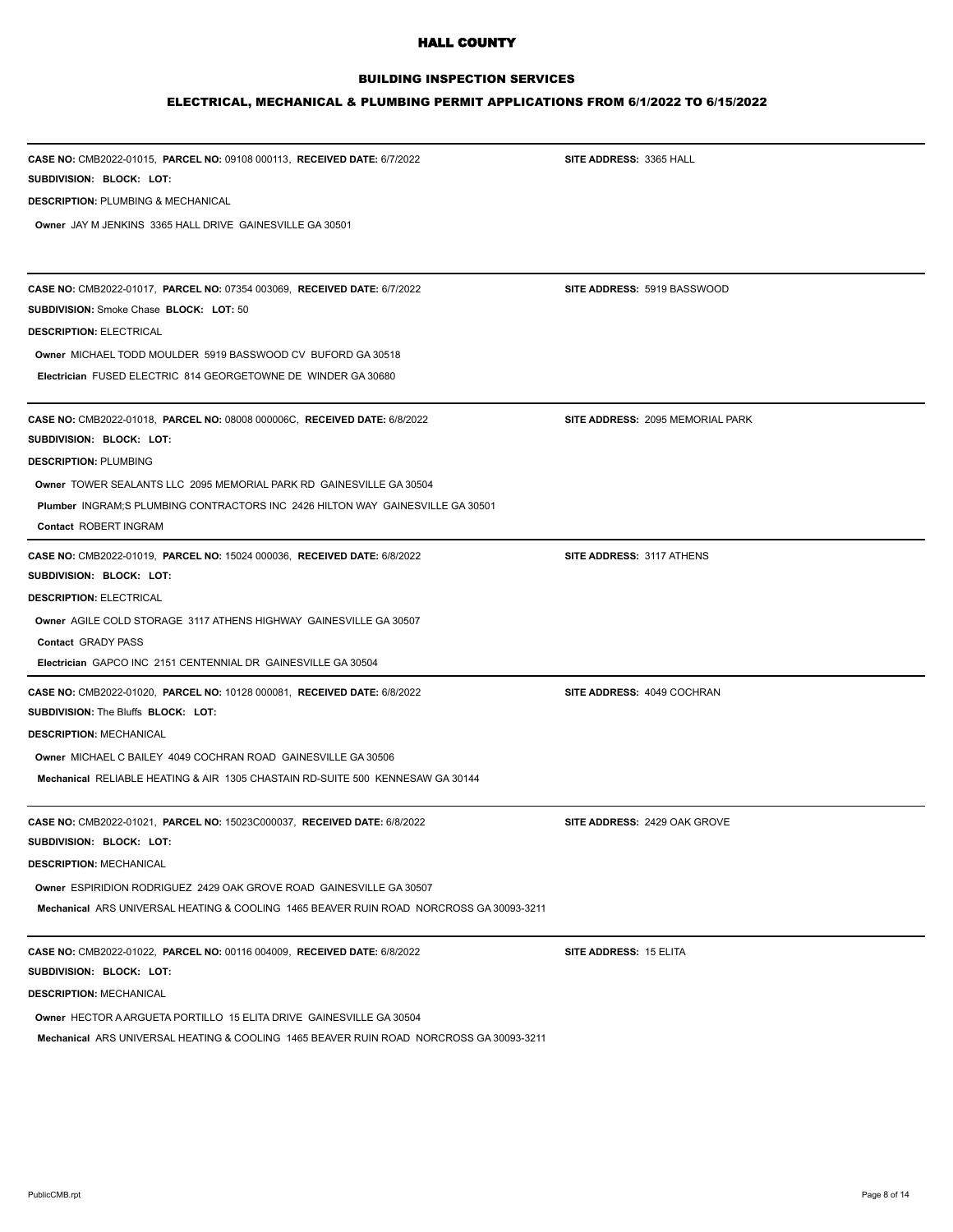## BUILDING INSPECTION SERVICES

| CASE NO: CMB2022-01023, PARCEL NO: 08137A000016, RECEIVED DATE: 6/8/2022<br>SUBDIVISION: BLOCK: LOT: | SITE ADDRESS: 6102 DEVONSHIRE   |
|------------------------------------------------------------------------------------------------------|---------------------------------|
| <b>DESCRIPTION: MECHANICAL</b>                                                                       |                                 |
| <b>Owner JOHN LANGWICK 6102 DEVONSHIRE FLOWERY BRANCH GA 30542</b>                                   |                                 |
| Mechanical COOL AIR MECHANICAL 1950 GUFFIN LANE MARIETTA GA 30066                                    |                                 |
|                                                                                                      |                                 |
| CASE NO: CMB2022-01024, PARCEL NO: 10037 000023, RECEIVED DATE: 6/8/2022                             | SITE ADDRESS: 3493 MARINA CREST |
| <b>SUBDIVISION: Harbour Point BLOCK: LOT:</b>                                                        |                                 |
| <b>DESCRIPTION: MECHANICAL</b>                                                                       |                                 |
| <b>Owner NANCY A HALL 3493 MARINA CREST DRIVE GAINESVILLE GA 30506</b>                               |                                 |
| <b>Mechanical ARS UNIVERSAL HEATING &amp; COOLING 1465 BEAVER RUIN ROAD NORCROSS GA 30093-3211</b>   |                                 |
| <b>CASE NO: CMB2022-01026, PARCEL NO: 15022 000011N, RECEIVED DATE: 6/8/2022</b>                     | SITE ADDRESS: 3049 GAINES MILL  |
| SUBDIVISION: BLOCK: LOT:                                                                             |                                 |
| <b>DESCRIPTION: MECHANICAL</b>                                                                       |                                 |
| Owner KENNETH D BROWN 3049 GAINES MILL ROAD GAINESVILLE GA 30507                                     |                                 |
| <b>Mechanical ARS UNIVERSAL HEATING &amp; COOLING 1465 BEAVER RUIN ROAD NORCROSS GA 30093-3211</b>   |                                 |
|                                                                                                      |                                 |
| CASE NO: CMB2022-01027, PARCEL NO: 15037B000135, RECEIVED DATE: 6/8/2022                             | SITE ADDRESS: 4555 CASH         |
| SUBDIVISION: BLOCK: LOT:                                                                             |                                 |
| <b>DESCRIPTION: MECHANICAL</b>                                                                       |                                 |
| Owner DANNY ROGERS 4555 CASH DRIVE FLOWERY BRANCH GA 30542                                           |                                 |
| <b>Mechanical ARS UNIVERSAL HEATING &amp; COOLING 1465 BEAVER RUIN ROAD NORCROSS GA 30093-3211</b>   |                                 |
| CASE NO: CMB2022-01028, PARCEL NO: 11003 000027, RECEIVED DATE: 6/8/2022                             | SITE ADDRESS: 6400 BRADY        |
| SUBDIVISION: HAYNES CROSSING BLOCK: LOT: 18                                                          |                                 |
| <b>DESCRIPTION: MECHANICAL</b>                                                                       |                                 |
| Owner DALE L BLACK 6400 BRADY ROAD MURRAYVILLE GA 30564                                              |                                 |
| Mechanical CASTEEL HEATING AND COOLING LLC 305 PETTY RD SUITE B                                      |                                 |
| LAWRENCEVILLE GA 30043<br>Contact BRENDA CHANEY                                                      |                                 |
| CASE NO: CMB2022-01029, PARCEL NO: 15032B000072, RECEIVED DATE: 6/8/2022                             | SITE ADDRESS: 1370 BROWN        |
| SUBDIVISION: BLOCK: LOT:                                                                             |                                 |
| <b>DESCRIPTION: ELECTRICAL PANEL REPLACEMENT 200 AMP</b>                                             |                                 |
| Owner CRISTIAN D GUZMAN 1370 BROWN STREET GAINESVILLE GA 30507                                       |                                 |
| <b>Electrician HOMEOWNER</b>                                                                         |                                 |
| Contact CRISTIAN D GUZMAN                                                                            |                                 |
| CASE NO: CMB2022-01030, PARCEL NO: 15037H000160, RECEIVED DATE: 6/9/2022                             | SITE ADDRESS: 4502 BROADWELL    |
| SUBDIVISION: ROYAL LAKES KENWOOD BLOCK: LOT: 108                                                     |                                 |
| <b>DESCRIPTION: ELECTRICAL</b>                                                                       |                                 |
| Owner JOSEPH COWMAN                                                                                  |                                 |
| Electrician CHEELEY ELECTRIC COMPANY 5744 GARDEN WALK FLOWERY BRANCH GA 30542                        |                                 |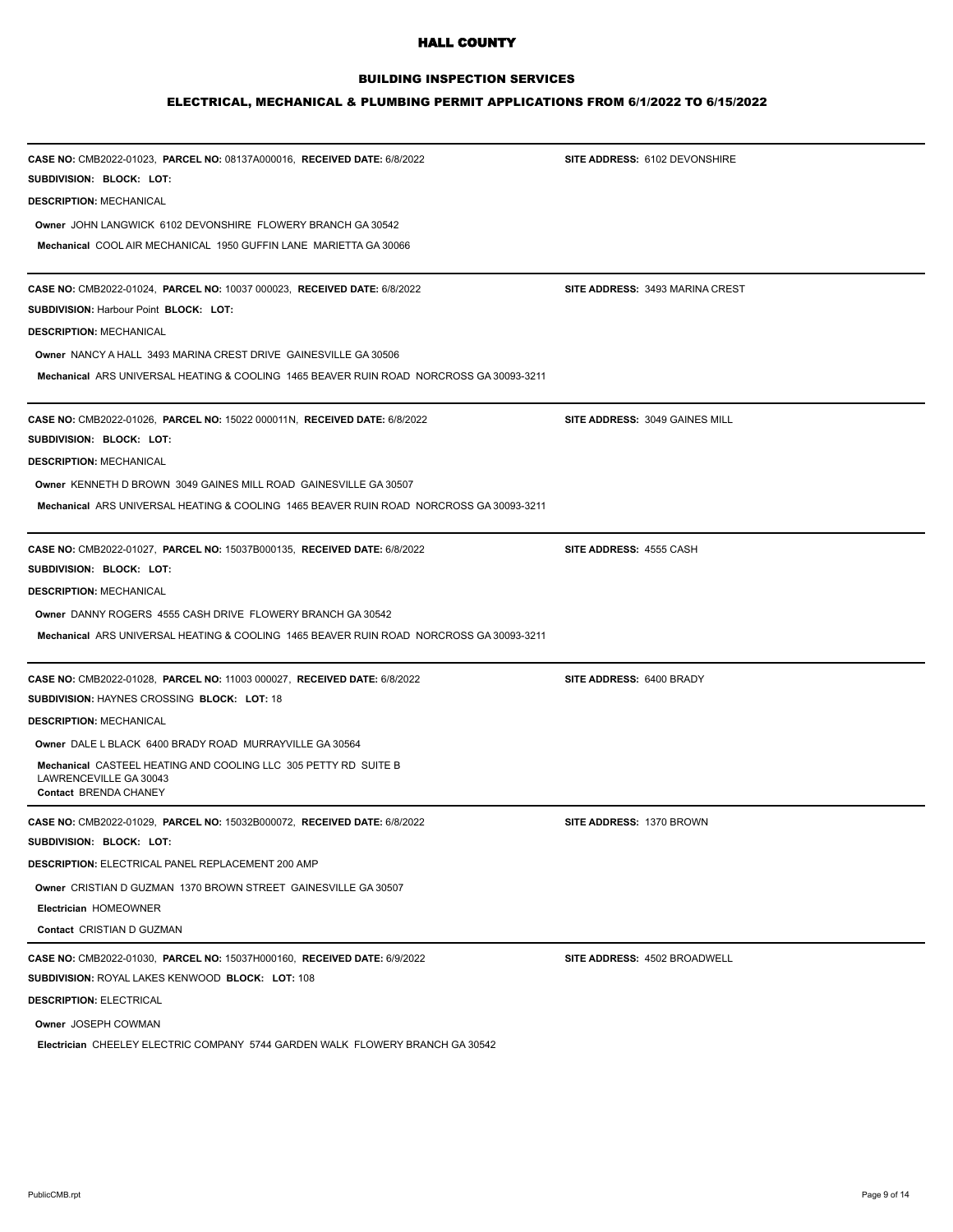## BUILDING INSPECTION SERVICES

| CASE NO: CMB2022-01031, PARCEL NO: 10087 000021, RECEIVED DATE: 6/9/2022                           | SITE ADDRESS: 3511 POINT VIEW     |  |
|----------------------------------------------------------------------------------------------------|-----------------------------------|--|
| <b>SUBDIVISION: Jett &amp; Wright BLOCK: LOT: 19</b>                                               |                                   |  |
| <b>DESCRIPTION: ELECTRICAL</b>                                                                     |                                   |  |
| Owner DAVID A. SACKS 21190 FALLS RIDGE WAY BOCA RATON FL 33428                                     |                                   |  |
| Electrician ALLIANCE ELECTRIC COMPANY 626 SHARP MOUNTAIN PKWY JASPER GA 30143                      |                                   |  |
| CASE NO: CMB2022-01032, PARCEL NO: 00109 001053, RECEIVED DATE: 6/9/2022                           | SITE ADDRESS: 2307 BOY SCOUT CAMP |  |
| <b>SUBDIVISION: RIVAMAR INVESTMENTS LLC BLOCK: LOT: 3</b>                                          |                                   |  |
| <b>DESCRIPTION: POOL HEATER</b>                                                                    |                                   |  |
| Owner JOSH YAGER                                                                                   |                                   |  |
| Mechanical AMERICAN COMFORT AC LLC 5106B BRISTOL INDUSTRIAL WAY BUFORD GA 30518                    |                                   |  |
| CASE NO: CMB2022-01033, PARCEL NO: 15039G000085, RECEIVED DATE: 6/9/2022                           | SITE ADDRESS: 5909 CREEKSIDE      |  |
| SUBDIVISION: VILLAGE @ DEATON CREEK BLOCK: LOT: 154                                                |                                   |  |
| <b>DESCRIPTION: MECHANICAL</b>                                                                     |                                   |  |
| Owner JOHN L. ENGLISH 5909 CREEKSIDE LANE HOSCTON GA 30548                                         |                                   |  |
| Mechanical ABSOLUTE COMFORT AIR 231 HWY 211 NW WINDER GA 30680                                     |                                   |  |
| Contact KEVIN WHIDDON                                                                              |                                   |  |
| CASE NO: CMB2022-01034, PARCEL NO: 15039 000385, RECEIVED DATE: 6/9/2022                           | SITE ADDRESS: 5908 FLAGSTONE      |  |
| SUBDIVISION: VILLAGE @ DEATON CREEK BLOCK: LOT: 9                                                  |                                   |  |
| <b>DESCRIPTION: MECHANICAL</b>                                                                     |                                   |  |
| Owner DIANE CHAMPA, AS TRUSTEE OF THE DIA 5908 FLAGSTONE CIRCLE HOSCHTON GA 30548                  |                                   |  |
| Mechanical COOL AIR MECHANICAL 1950 GUFFIN LANE MARIETTA GA 30066                                  |                                   |  |
| CASE NO: CMB2022-01035, PARCEL NO: 15044J000033, RECEIVED DATE: 6/9/2022                           | SITE ADDRESS: 1021 BRIDLE CREEK   |  |
| SUBDIVISION: BLOCK: LOT:                                                                           |                                   |  |
| <b>DESCRIPTION: MECHANICAL</b>                                                                     |                                   |  |
| Owner SFRES BORROWER LLC 2001 BROADWAY, SUITE 400 OAKLAND CA 94612                                 |                                   |  |
| Mechanical COMPLETE HEATING & AIR 4265 WENDALL DR. SW ATLANTA GA 30336                             |                                   |  |
| Contact ROBERT WALL                                                                                |                                   |  |
| CASE NO: CMB2022-01036, PARCEL NO: 15003 000141, RECEIVED DATE: 6/9/2022                           | SITE ADDRESS: 4700 COBB GRIFFIN   |  |
| SUBDIVISION: BLOCK: LOT:                                                                           |                                   |  |
| <b>DESCRIPTION: ELECTRICAL-GENERATOR</b>                                                           |                                   |  |
| Owner DANIEL S HALPERN 4700 COBB GRIFFIN ROAD GILLSVILLE GA 305432737                              |                                   |  |
| Electrician GENERATOR SUPERCENTER OF NORTH ATLANTA 1009 MANSELL ROAD SUITE C-2<br>ROSWELL GA 30076 |                                   |  |
| CASE NO: CMB2022-01039, PARCEL NO: 15039B000044, RECEIVED DATE: 6/9/2022                           | SITE ADDRESS: 5547 RIDGEMOOR      |  |
| <b>SUBDIVISION: RIDGE AT CHESTNUT MTN BLOCK: LOT: 10</b>                                           |                                   |  |
| <b>DESCRIPTION: ELECTRICAL AND PLUMBING</b>                                                        |                                   |  |
| Owner ALAN E SHACKLETT 5547 RIDGEMOOR DRIVE BRASELTON GA 30517                                     |                                   |  |
| <b>Electrician HOMEOWNER</b>                                                                       |                                   |  |
| Contact ALAN SHACKLETT                                                                             |                                   |  |
| Plumber HOMEOWNER                                                                                  |                                   |  |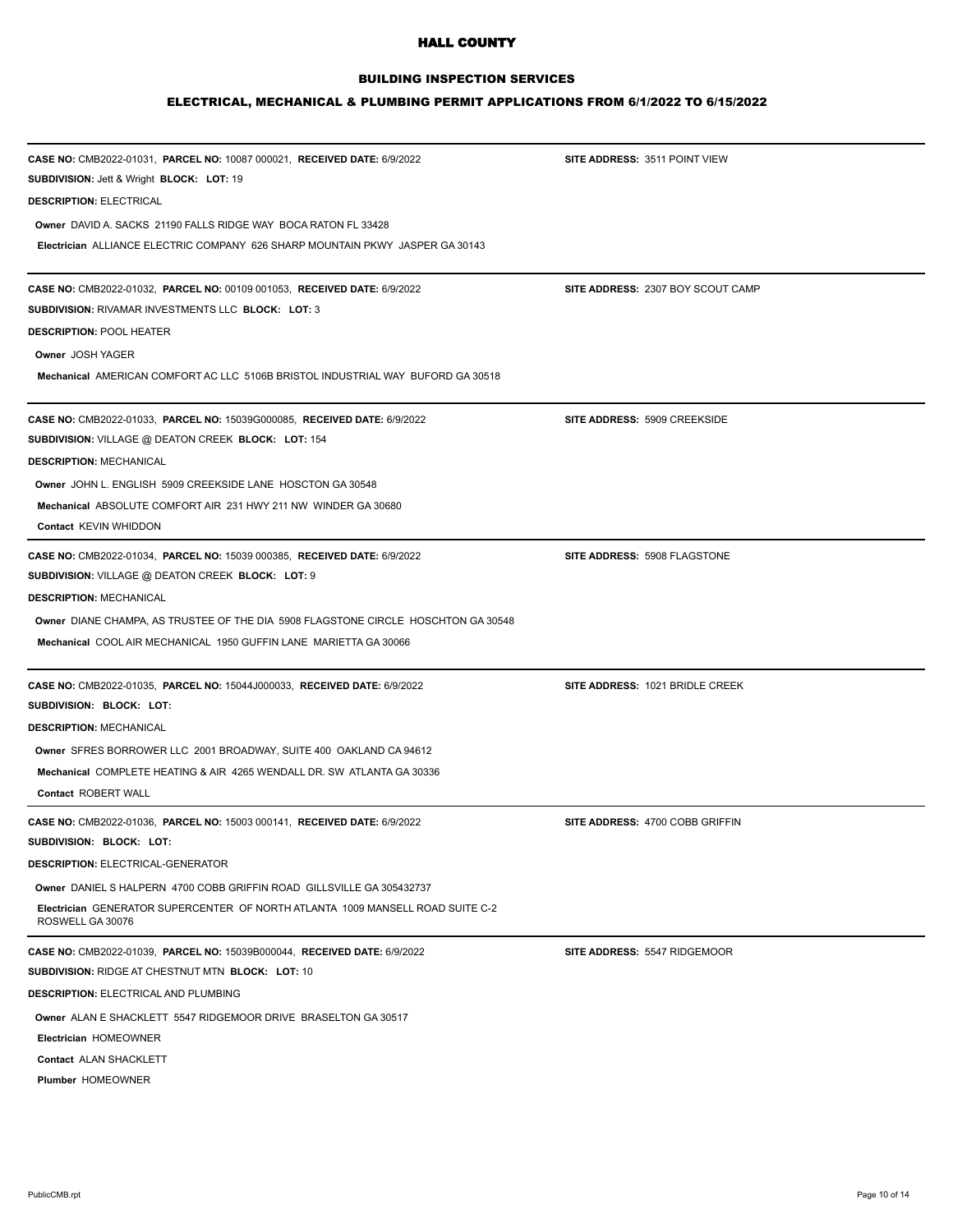## BUILDING INSPECTION SERVICES

# ELECTRICAL, MECHANICAL & PLUMBING PERMIT APPLICATIONS FROM 6/1/2022 TO 6/15/2022

| CASE NO: CMB2022-01041, PARCEL NO: 15048G000029, RECEIVED DATE: 6/9/2022<br>SUBDIVISION: JONES CREEK BLOCK: LOT: 42 | SITE ADDRESS: 4101 HOLCOMB CREEK        |
|---------------------------------------------------------------------------------------------------------------------|-----------------------------------------|
| <b>DESCRIPTION: MECHANICAL - HVAC REPLACEMENT &amp; GAS LINE</b>                                                    |                                         |
| Owner, ROBERT R. ROSE, 4101 HOLCOMB CREEK DRIVE, BUFORD GA 30519                                                    |                                         |
| Mechanical STUART MECHANICAL SERVICES, INC 5267 PALMERO CT BUFORD GA 30518                                          |                                         |
| Contact ANTONIO GALVAN                                                                                              |                                         |
| CASE NO: CMB2022-01042, PARCEL NO: 15041D000171, RECEIVED DATE: 6/9/2022                                            | SITE ADDRESS: 6224 CEDAR SPRING         |
| <b>SUBDIVISION: REUNION BLOCK: LOT: 1435</b>                                                                        |                                         |
| <b>DESCRIPTION: MECHANICAL</b>                                                                                      |                                         |
| Owner MARK L. CHRISTIAN 6224 CEDAR SPRINGS LANE HOSCHTON GA 30548                                                   |                                         |
| Contact SAMUEL BEYER                                                                                                |                                         |
| Mechanical ARS UNIVERSAL HEATING & COOLING 1465 BEAVER RUIN ROAD NORCROSS GA 30093-3211                             |                                         |
| CASE NO: CMB2022-01043, PARCEL NO: 08034 004031, RECEIVED DATE: 6/9/2022                                            | <b>SITE ADDRESS: 3671 BROWNS BRIDGE</b> |
| SUBDIVISION: BLOCK: LOT:                                                                                            |                                         |
| <b>DESCRIPTION: ELECTRICAL</b><br>Electrician SOUTH COAST SOLAR 1219 BLUFF RD COLUMBIA SC 29201-4714                |                                         |
| Owner ASHLEY SHULER                                                                                                 |                                         |
| Owner EDDIE/PEGGY ANN SMITH                                                                                         |                                         |
|                                                                                                                     |                                         |
| CASE NO: CMB2022-01044, PARCEL NO: 12079 000005, RECEIVED DATE: 6/10/2022                                           | SITE ADDRESS: 6155 FARMER               |
| SUBDIVISION: BLOCK: LOT:<br><b>DESCRIPTION: ELECTRICAL PLUMBING</b>                                                 |                                         |
| Owner HOWARD THOMPSON OLIVER 6125 FARMER ROAD CLERMONT GA 30527                                                     |                                         |
|                                                                                                                     |                                         |
| CASE NO: CMB2022-01048, PARCEL NO: 15024 000036, RECEIVED DATE: 6/10/2022                                           | SITE ADDRESS: 3117 ATHENS               |
| SUBDIVISION: BLOCK: LOT:                                                                                            |                                         |
| <b>DESCRIPTION: MECHANICAL</b>                                                                                      |                                         |
| Owner AGILE COLD STORAGE 3117 ATHENS HIGHWAY GAINESVILLE GA 30507                                                   |                                         |
| Contact GRADY PASS                                                                                                  |                                         |
| Mechanical MAYFIELD SERVICE COMPANY 6147 GRANT FORD RD GAINESVILLE GA 30506                                         |                                         |
| CASE NO: CMB2022-01050, PARCEL NO: 11155 000026, RECEIVED DATE: 6/11/2022                                           | SITE ADDRESS: 7738 SOURWOOD             |
| SUBDIVISION: Lakeshore Development BLOCK: LOT:                                                                      |                                         |
| <b>DESCRIPTION: ELECTRICAL AND PLUMBING</b>                                                                         |                                         |
| <b>Owner LINDA S WILLIAMS 430 THORNTREE PASS LAWRENCEVILLE GA 30043</b>                                             |                                         |
| Electrician JOSES ELECTRIC 3510 TRIPLE CREEK BEND GAINESVILLE GA 300507                                             |                                         |
| Plumber RANDAL LOWE PLUMBING LLC 505 HAMES ROAD MARIETTA GA 30060                                                   |                                         |
| CASE NO: CMB2022-01051, PARCEL NO: 07299 004003, RECEIVED DATE: 6/13/2022                                           | SITE ADDRESS: 459 THUNDER               |
| SUBDIVISION: BLOCK: LOT:                                                                                            |                                         |
| <b>DESCRIPTION: MECHANICAL</b>                                                                                      |                                         |
| Owner HAROLD ROGER MARTIN 459 THUNDER ROAD BUFORD GA 30518                                                          |                                         |
| Mechanical ARS UNIVERSAL HEATING & COOLING 1465 BEAVER RUIN ROAD NORCROSS GA 30093-3211                             |                                         |

**Contact** SAMUEL BEYER 1465 BEAVER RUIN RD NORCROSS GA 30093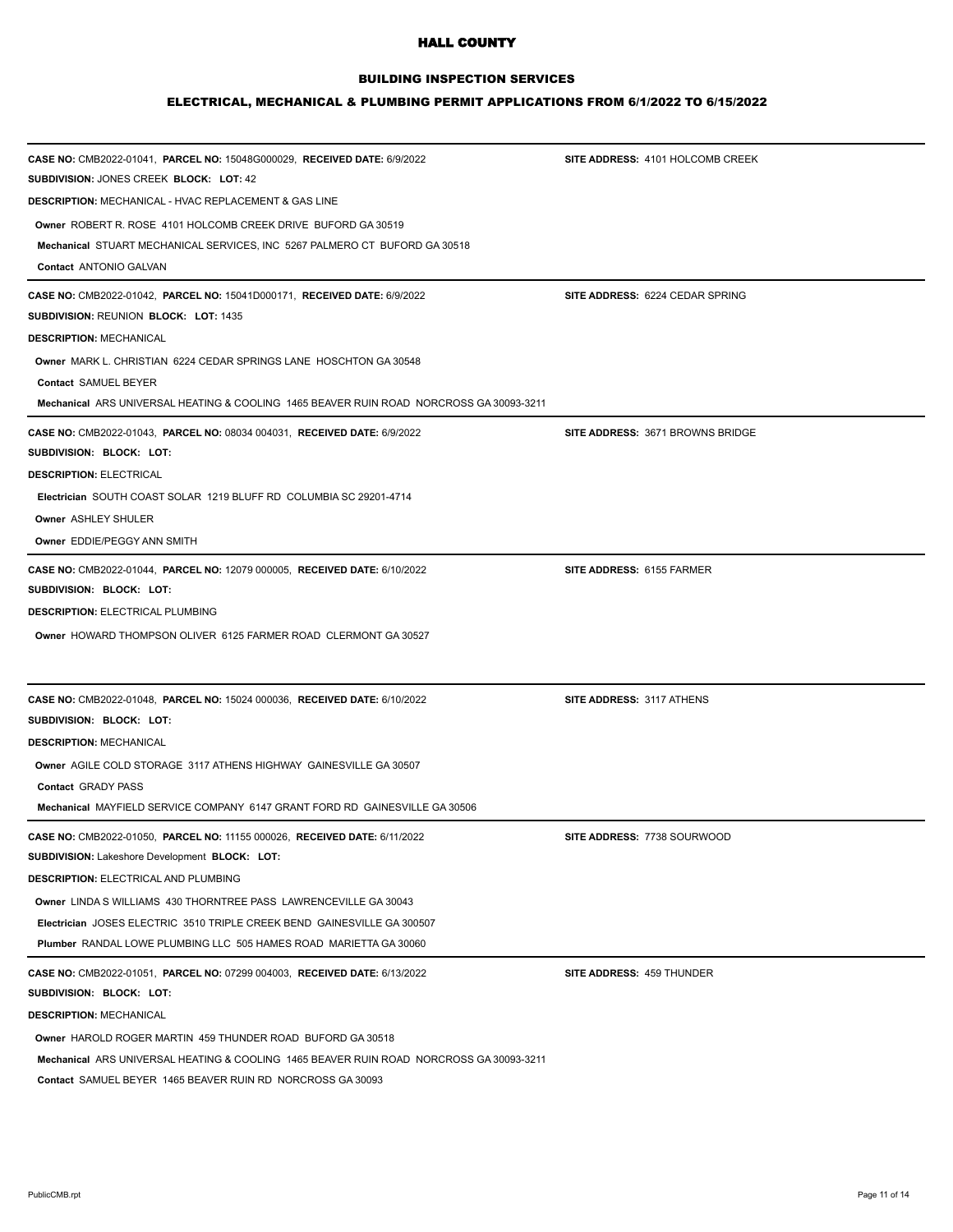## BUILDING INSPECTION SERVICES

| CASE NO: CMB2022-01052, PARCEL NO: 15030G000046, RECEIVED DATE: 6/13/2022               | SITE ADDRESS: 2596 SILVERWOOD    |
|-----------------------------------------------------------------------------------------|----------------------------------|
| SUBDIVISION: BLOCK: LOT:                                                                |                                  |
| <b>DESCRIPTION: MECHANICAL</b>                                                          |                                  |
| Owner RAYMUNDO CASTILLO 2596 SILVERWOOD DRIVE GAINESVILLE GA 30501                      |                                  |
| Contact SAMUEL BEYER                                                                    |                                  |
| Mechanical ARS UNIVERSAL HEATING & COOLING 1465 BEAVER RUIN ROAD NORCROSS GA 30093-3211 |                                  |
| CASE NO: CMB2022-01053, PARCEL NO: 10128 000069, RECEIVED DATE: 6/13/2022               | SITE ADDRESS: 5520 LITTLE RIVER  |
| <b>SUBDIVISION: Paradise Island BLOCK: LOT:</b>                                         |                                  |
| <b>DESCRIPTION: ELECTRICAL AND PLUMBING AND MECHANICAL</b>                              |                                  |
| Electrician SCROC ELECTRIC 320 SOUTH LEE STREET BUFORD GA 30518                         |                                  |
| Plumber PUCKETT PLUMBING                                                                |                                  |
| Mechanical HARPER HEATING & AIR 209 E MORENO STREET BUFORD GA 30518                     |                                  |
| Contact COLLEEN GILBERTSON                                                              |                                  |
| Owner COLLEEN GILBERTSON                                                                |                                  |
| CASE NO: CMB2022-01054, PARCEL NO: 10128 000069, RECEIVED DATE: 6/13/2022               | SITE ADDRESS: 5520 LITTLE RIVER  |
| <b>SUBDIVISION: Paradise Island BLOCK: LOT:</b>                                         |                                  |
| <b>DESCRIPTION: ELECTRICAL PLUMBING MECHANICAL</b>                                      |                                  |
| Owner COLLEEN GILBERTSON                                                                |                                  |
| Contractor HOMEOWNER                                                                    |                                  |
| Electrician SCROC ELECTRIC 320 SOUTH LEE STREET BUFORD GA 30518                         |                                  |
| Plumber PUCKETT PLUMBING                                                                |                                  |
| Mechanical HARPER HEATING & AIR 209 E MORENO STREET BUFORD GA 30518                     |                                  |
| CASE NO: CMB2022-01055, PARCEL NO: 15048 001239, RECEIVED DATE: 6/13/2022               | SITE ADDRESS: 3429 LONG CREEK    |
| SUBDIVISION: TRINITY FALLS BLOCK: LOT: 189                                              |                                  |
| <b>DESCRIPTION: ELECTRICAL</b>                                                          |                                  |
| Owner NITESHKUMAR N. PATEL 3429 LONG CREEK DRIVE BUFORD GA 30519                        |                                  |
| Electrician HOMEOWNER                                                                   |                                  |
|                                                                                         |                                  |
| CASE NO: CMB2022-01056, PARCEL NO: 11082 000073, RECEIVED DATE: 6/13/2022               | SITE ADDRESS: 5617 NORTH HALL    |
| SUBDIVISION: BLOCK: LOT:                                                                |                                  |
| <b>DESCRIPTION: ELECTRICITY</b>                                                         |                                  |
| Owner LUCIA MARTIN 5617 NORTH HALL PLACE MURRAYVILLE GA 30564                           |                                  |
| Electrician HOMEOWNER                                                                   |                                  |
|                                                                                         |                                  |
| CASE NO: CMB2022-01057, PARCEL NO: 08162 002025, RECEIVED DATE: 6/13/2022               | SITE ADDRESS: 6455 WINTER HARBOR |
| SUBDIVISION: Winter Harbor BLOCK: LOT: 12                                               |                                  |
| <b>DESCRIPTION: ELECTRICAL - SWIMMING POOL</b>                                          |                                  |
| Owner FIFI CHEN                                                                         |                                  |
| Electrician KINSEY ELECTRIC INC 2030 BULLARD RD POWDER SPRINGS GA 30127                 |                                  |
| CASE NO: CMB2022-01058, PARCEL NO: 10068 000063, RECEIVED DATE: 6/14/2022               | SITE ADDRESS: 3444 ROBINSON      |
| SUBDIVISION: Kelly Moore BLOCK: LOT:                                                    |                                  |
| <b>DESCRIPTION: MECHANICAL</b>                                                          |                                  |
| Owner DENNIS RICHARD MATTY 6920 SW 8TH STREET                                           |                                  |
| PEMBROKE PINES FL 33023                                                                 |                                  |
| Mechanical ARS UNIVERSAL HEATING & COOLING 1465 BEAVER RUIN ROAD NORCROSS GA 30093-3211 |                                  |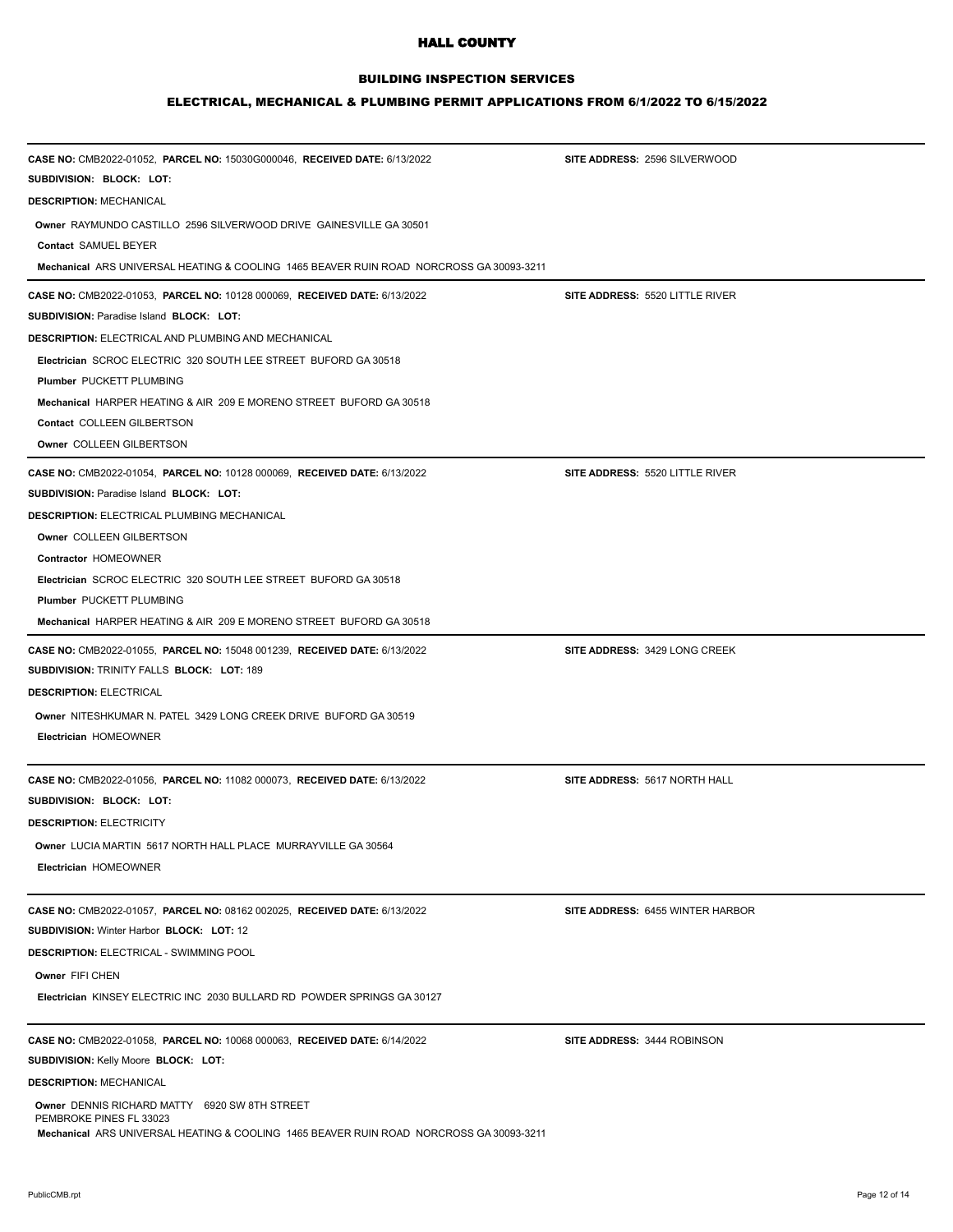## BUILDING INSPECTION SERVICES

| CASE NO: CMB2022-01059, PARCEL NO: 08141 002004, RECEIVED DATE: 6/14/2022                                                               | SITE ADDRESS: 6423 SAMOA WAY             |
|-----------------------------------------------------------------------------------------------------------------------------------------|------------------------------------------|
| <b>SUBDIVISION: Paradise Point BLOCK: LOT:</b>                                                                                          |                                          |
| <b>DESCRIPTION: ELECTRICAL</b>                                                                                                          |                                          |
| Contact JOHN SEFCIK                                                                                                                     |                                          |
| Owner STEPHEN MALLORY                                                                                                                   |                                          |
| Electrician MR ELECTRIC OF GAINESVILLE 6366 AARONS WAY FLOWERY BRANCH GA 30542                                                          |                                          |
| CASE NO: CMB2022-01061, PARCEL NO: 08114 004001, RECEIVED DATE: 6/14/2022                                                               | SITE ADDRESS: 4687 HOLLAND DAM           |
| SUBDIVISION: BLOCK: LOT:<br><b>DESCRIPTION: ELECTRICA L AND PLUMBING</b>                                                                |                                          |
| Owner LIDIO ARELLANO ALANIS 4687 HOLLAND DAM ROAD FLOWERY BRANCH GA 30542                                                               |                                          |
| Electrician HOMEOWNER                                                                                                                   |                                          |
| Plumber HOMEOWNER                                                                                                                       |                                          |
| Contact LIDIO ARELLA                                                                                                                    |                                          |
| CASE NO: CMB2022-01062, PARCEL NO: 11007 000001, RECEIVED DATE: 6/14/2022                                                               | <b>SITE ADDRESS: 5679 OSCAR GILSTRAP</b> |
| SUBDIVISION: BLOCK: LOT:                                                                                                                |                                          |
| DESCRIPTION: ELECTRICAL, PLUMBING                                                                                                       |                                          |
| Owner EMMALYNE ELIZABETH GODFREY 5679 OSCAR GILSTRAP ROAD CLERMONT GA 30527                                                             |                                          |
| <b>Electrician TOMMY FORTNER ELECTRIC 923 RAY PALMER ROAD CLEVELAND GA 30528</b>                                                        |                                          |
| Plumber CARLYLE CONTRACTING 5447 BRYANT QUARTER ROAD GILLSVILLE GA 30543                                                                |                                          |
| CASE NO: CMB2022-01063, PARCEL NO: 10104 000009, RECEIVED DATE: 6/14/2022                                                               | SITE ADDRESS: 3681 MOUNT VERNON          |
| <b>SUBDIVISION: Lanier Village Estates BLOCK: LOT:</b>                                                                                  |                                          |
| <b>DESCRIPTION: ELECTRICAL - STREET LIGHTS</b>                                                                                          |                                          |
| Owner ACTS RETIREMENT-LIFE COMMUNITIES, I 420 DELAWARE DRIVE P. O. BOX 2222<br>FORT WASHINGTON PA 19034<br><b>Contact STACY THIGPEN</b> |                                          |
| Electrician CAIN ELECTRIC CO. P. O. BOX 907010 GAINESVILLE GA 30501                                                                     |                                          |
| CASE NO: CMB2022-01066, PARCEL NO: 08153 000007, RECEIVED DATE: 6/14/2022                                                               | SITE ADDRESS: 4450 FRIENDSHIP            |
| SUBDIVISION: BLOCK: LOT:                                                                                                                |                                          |
| <b>DESCRIPTION: ELECTRICAL</b>                                                                                                          |                                          |
| Owner FRIENDSHIP ELEMENTARY HALL COUNTY BD OF EDUCATION 711 GREEN STREET                                                                |                                          |
| GAINESVILLE GA 30501<br>Electrician ALL-STATE ELECTRICAL CONTRACTORS LL 4390 INTERSTATE DRIVE MACON GA 301210                           |                                          |
|                                                                                                                                         |                                          |
| CASE NO: CMB2022-01069, PARCEL NO: 15042 000006, RECEIVED DATE: 6/15/2022                                                               | <b>SITE ADDRESS: 6603 SPOUT SPRINGS</b>  |
| SUBDIVISION: BLOCK: LOT:                                                                                                                |                                          |
| <b>DESCRIPTION: ELECTRICAL</b>                                                                                                          |                                          |
| Owner CHEROKEE BLUFF HIGH SCHOOL HALL COUNTY BD OF EDUCATION 711 GREEN STREET<br>GAINESVILLE GA 30506                                   |                                          |
| Electrician ALL-STATE ELECTRICAL CONTRACTORS LL 4390 INTERSTATE DRIVE MACON GA 301210                                                   |                                          |
| CASE NO: CMB2022-01070, PARCEL NO: 11059 000061, RECEIVED DATE: 6/15/2022                                                               | SITE ADDRESS: 5000 HOPEWELL CHURCH       |
| SUBDIVISION: BLOCK: LOT:                                                                                                                |                                          |
| <b>DESCRIPTION: ELECTRICAL - CHANGE OF SERVICE</b>                                                                                      |                                          |
| <b>Owner MICHELE MORRIS 5000 HOPEWELL CHURCH ROAD GAINESVILLE GA 30506</b>                                                              |                                          |
| Electrician MR ELECTRIC OF GAINESVILLE 6366 AARONS WAY FLOWERY BRANCH GA 30542                                                          |                                          |
| Contact JOHN SEFCIK                                                                                                                     |                                          |